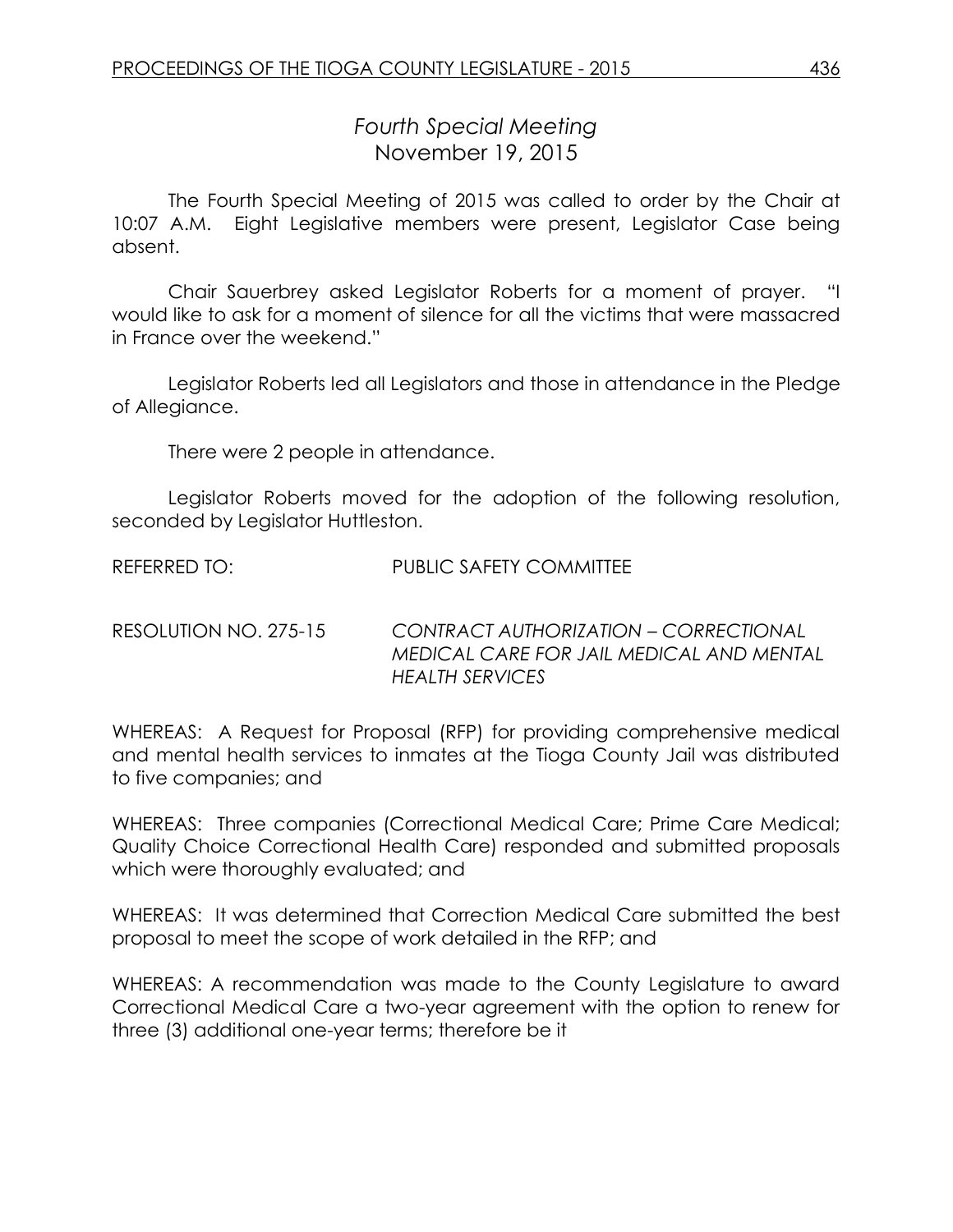RESOLVED: That an agreement be created to have Correctional Medical Care provide comprehensive medical and mental health services for the inmates at the Tioga County Jail for a two-year period beginning January 1, 2016, with the option to renew for three additional one-year terms; and be it further

RESOLVED: That the Tioga County Legislature authorize the execution of this Agreement with Correctional Medical Care to provide such services.

ROLL CALL VOTE Yes – Legislators Roberts, Sullivan, Weston, Hollenbeck, Huttleston, Monell and Sauerbrey.

No – Legislator Standinger.

Absent – Legislator Case.

RESOLUTION ADOPTED.

Legislator Monell moved for the adoption of the following resolution, seconded by Leaislator Sullivan.

| REFERRED TO:          | LEGISLATIVE WORKSESSION                                                                   |
|-----------------------|-------------------------------------------------------------------------------------------|
| RESOLUTION NO. 276-15 | CREATE AND FILL TEMPORARY<br><i>SPECIAL ASSISTANT POSITION</i><br>(COUNTY CLERK'S OFFICE) |

WHEREAS: The current County Clerk is retiring effective November 30, 2015; and

WHEREAS: The recent election resulted in Andrea Klett being elected as County Clerk effective January 1, 2016; and

WHEREAS: Current Deputy County Clerk Lila Hall will serve in the absence of the County Clerk from December 1-31, 2015; and

WHEREAS: There is an interest in creating an opportunity for Ms. Klett to be trained by Ms. Hall prior to January 1, 2016; therefore be it

RESOLVED: That one, temporary position of Special Assistant is created effective November 30 until December 31, 2015 at an hourly rate of \$15/hour; and be it further

RESOLVED: That Andrea Klett is authorized to fill said temporary position effective November 30, 2015.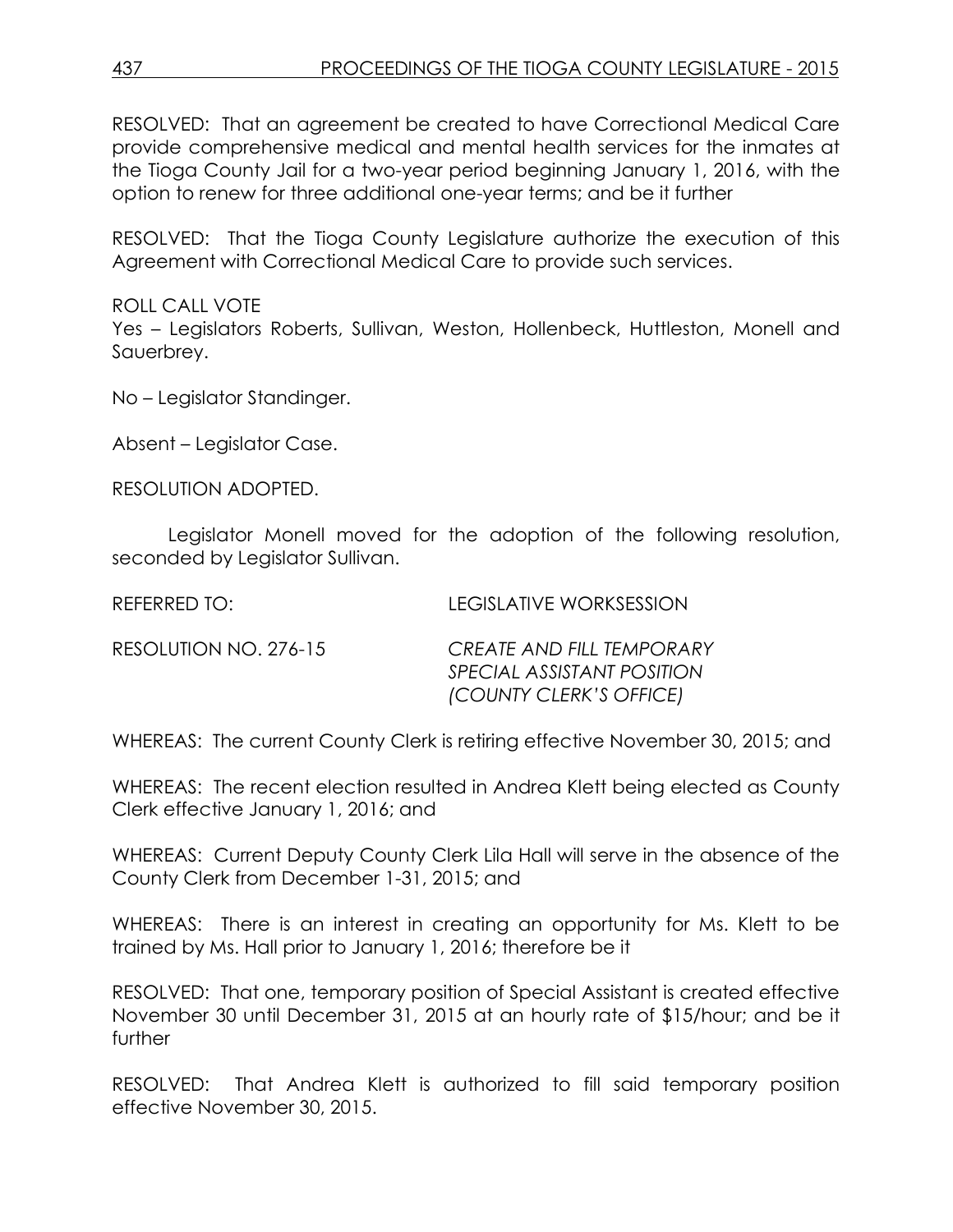ROLL CALL VOTE

Yes – Legislators Roberts, Standinger, Sullivan, Weston, Hollenbeck, Huttleston, Monell and Sauerbrey.

No – None.

Absent – Legislator Case.

RESOLUTION ADOPTED.

Legislator Standinger moved for the adoption of the following resolution, seconded by Legislator Monell.

REFERRED TO: LEGISLATIVE WORKSESSION

RESOLUTION NO. 277-15 AUTHORIZE APPOINTMENT: PUBLIC HEALTH DIRECTOR (PUBLIC HEALTH)

WHEREAS: The position of Public Health Director became vacant on July 7, 2015; and

WHEREAS: The recruiting process resulted in an impressive pool of candidates; and

WHEREAS: An Interview Committee comprised of Board of Health representatives as well as County representatives has selected the candidate they believe is best suited for the position; and

WHEREAS: The Board of Health made an appointment at their November 19, 2015 meeting of Lisa McCafferty as Public Health Director subject to approval by the NYS Health Department; and

WHEREAS: The NYS Health Department has confirmed Ms. McCafferty's eligibility for appointment; therefore be it

RESOLVED: That Lisa McCafferty be appointed Public Health Director effective December 14, 2015 for the balance of the existing 6 year appointment, which ends January 17, 2017; and be it further

RESOLVED: That Ms. McCafferty will be paid an annual salary of \$75,000 with the possibility of a \$5,000 increase after 6 months, contingent upon a satisfactory evaluation.